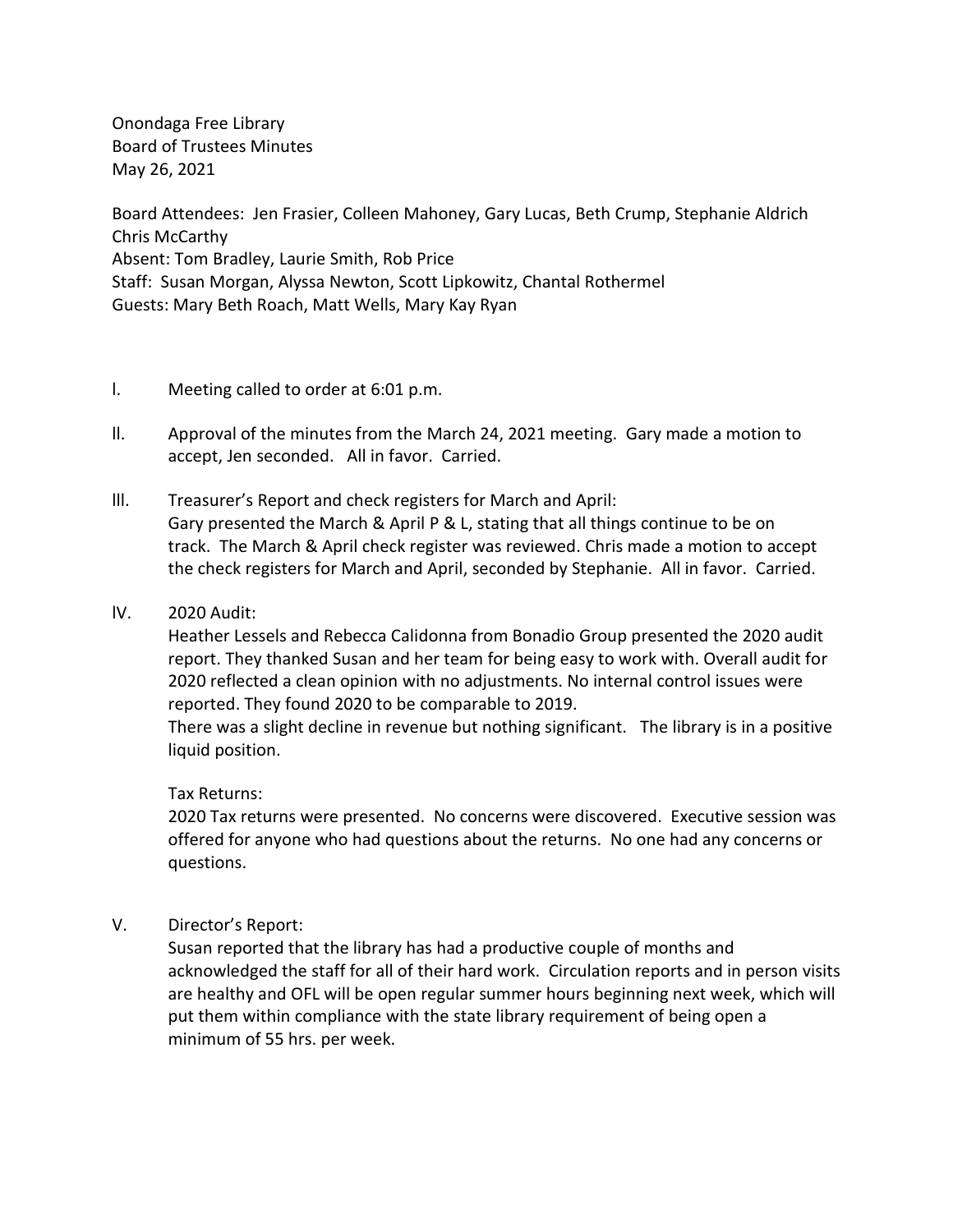# Vl. Friends Update:

Friends gave away two tickets to a virtual presentation of Tara Westover's lecture that was part of the Gifford Lecture Series. The Series sponsor, the Friends of Central Library, donated the tickets to them.

Fund Balance is down a little compared to last year, as expected.

Looking at the possibility of hosting a lunch time book discussion program called Books Sandwiched In based on the popularity of a program offered in the Rochester area. Book Sale is slated for June 5, with the rain date of June 12.

Three of our Friends have created some planters for the Garden area at the library. New Little Library has been installed, and Signage Systems, based in Nedrow, has offered to produce and install some signage for it at no cost.

Friends updated their expenditure protocols. Any expenditure over \$100, excluding office supplies, such as envelopes, needs approval from the Friends directors, and any expenditure over \$2,500 requires signatures from two directors.

### Vll. Committee Reports

Building: Today's storm damaged some of the library's equipment. Phones and the internet are not working. Scott is working on getting things up and running. Parking lot will be sealed and striped this weekend, and the carpets will be cleaned in June.

Personnel: Ella, a library page will be going to college in the fall. The library will be hiring a new page replacement this summer to shadow current pages.

# Vlll. Old Business

Update on library operations:

All programs will be outdoors this summer: partnering with Town of Onondaga Parks & Rec and small in- person programs will be taking place in the library garden.(American Girl, Book Club)

Pandemic/HERO act plan- tied together, templates & plans will be coming soon. The Hero Plan piggybacks on our Safety Plan.

# lX. New Business

Susan thanked new board members Chris & Stephanie for visiting the library to meet staff and see the building.